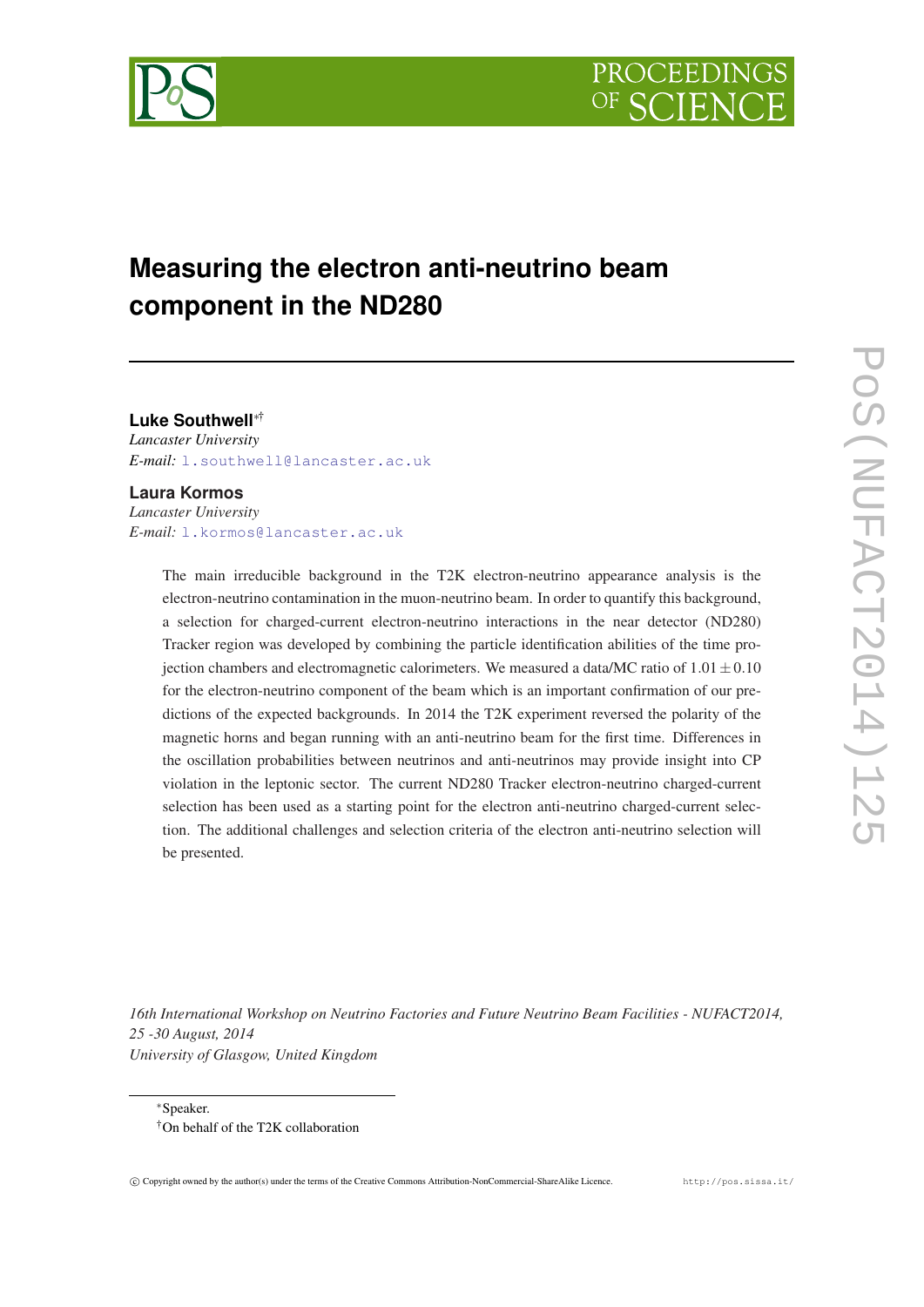

Figure 1: The T2K experiment showing J-PARC (bottom) and Super-Kamiokande (top).

#### 1. The T2K Experiment

The Tokai to Kamioka (T2K) experiment is a long-baseline neutrino oscillation experiment which uses a  $v_{\mu}$  beam, produced at the Japanese Proton Accelerator Complex (J-PARC) in Tokai on the east coast of Japan. The main objective of the experiment is the precise measurement of the oscillation parameter  $\theta_{13}$  via  $v_e$  appearance and the parameters  $\Delta m_{23}^2$  and  $\theta_{23}$  via  $v_\mu$ disappearance[[1](#page-5-0)]. Neutrinos are produced by firing protons from the J-PARC accelerator into a carbon target to produce a shower of hadronic particles. A series of three magnetic horns then focuses  $\pi^{+}$  to travel down a decay volume, while simultaneously dispersing any other particles. The  $\pi^+$  then decay into  $\mu^+$  and  $v_\mu$ . While the  $\mu^+$  are then absorbed by the beam dump and the rock at the end of the decay volume, the  $v_{\mu}$  pass through due to their low interaction cross-section. Neutrino interactions are observed in the T2K far detector Super-Kamiokande (SK) which is 295 km away from the beam source (Figure 1) and 2.5 degrees away from the axis of the neutrino beam[\[1\]](#page-5-0). The 2.5 degrees off axis results in a narrow energy peak centered at 600 MeV which gives T2K the most efficient L/E for a long-baseline oscillation experiment looking at ν*<sup>e</sup>* appearance. Unfortunately, the method used to generate the  $v_{\mu}$  beam is not perfect and the beam also contains traces of  $v_e$ ,  $\bar{v_\mu}$  and  $\bar{v_e}$  mostly from the decays of  $\mu^+$  in the decay volume  $(\mu^+ \to e^+ + v_e)$  and from the decays of  $K^+$ , some of which make it through the magnetic horns  $(K^+ \to e^+ + v_e + \pi^0)$ . The measured  $v_e$  contamination in the T2K neutrino beam is  $(1.2 \pm 0.1)\%$  [\[2\]](#page-7-0).

Neutrinos are also observed with two near detectors in the ND280 complex 280 m from the beam source. The Interactive Neutrino Grid (INGRID) is an on-axis detector that measures beam flux and profile, and an off-axis detector which, like SK is 2.5 degrees from the beam axis, the ND280 (Figure 2), is used to measure neutrino interaction properties and measure the contamination in the beam from other varieties of neutrinos. The ND280 detector is made up of a set of sub-detectors. Firstly there is the upstream  $\pi^0$  detector (P0D) followed by a tracker region com-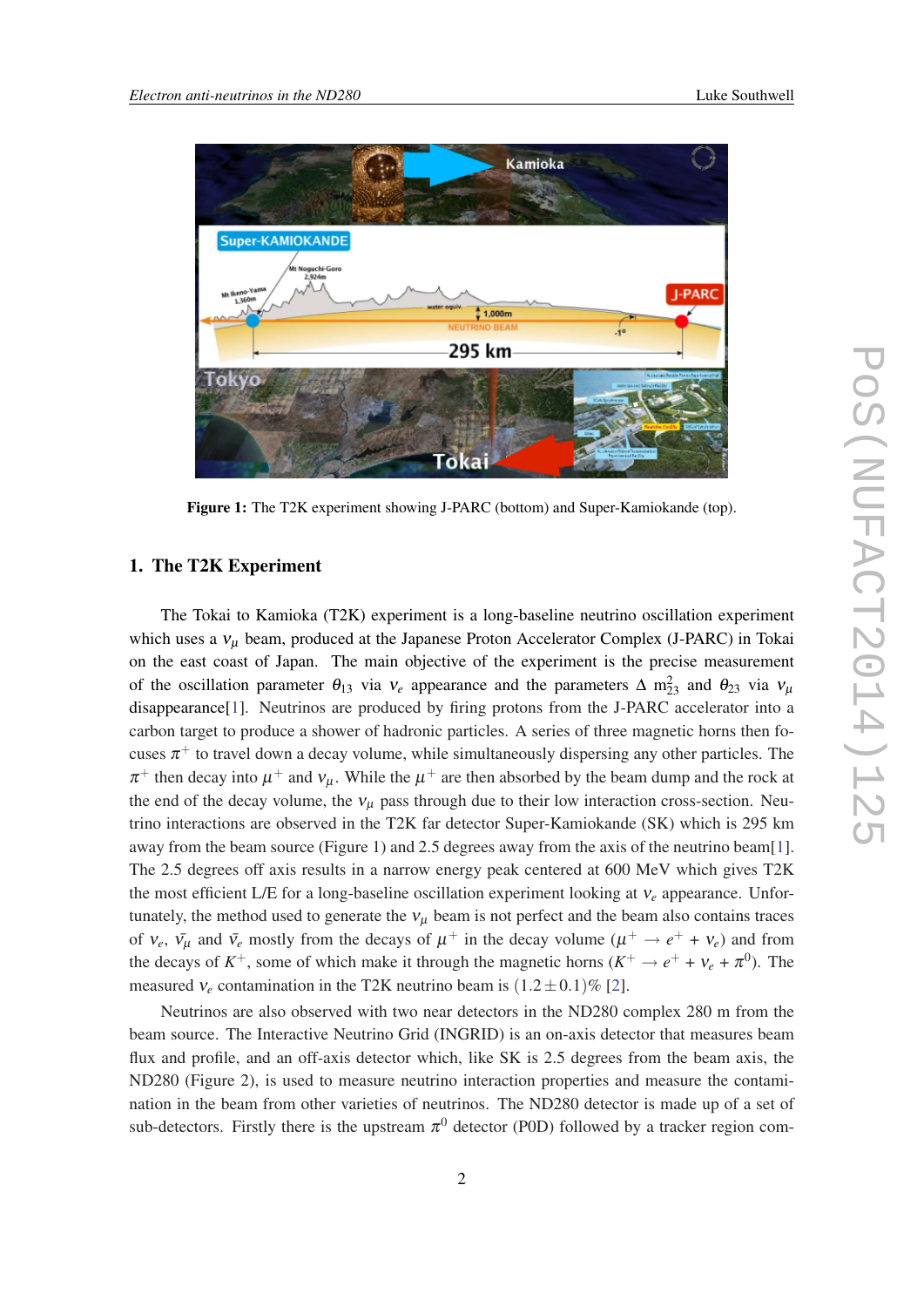

Figure 2: An exploded view of the ND280 showing the tracking region inside the basket (the TPCs and FGDs), with the P0D and Barrel ECALs surrounding it. The former UA1 Magnet is on the outside providing a 0.2T magnetic field. In this image the beam is coming from the left.

prised of three gaseous argon time projection chambers (TPCs) interspersed with two scintillatorbased fine grain detectors (FGDs) as shown in Figure 2. Of the two FGDs, the most upstream of the pair (FGD1) is constructed entirely out of plastic scintillator, making charged-current neutrino interactions within its volume effectively interactions on carbon; whereas, the most downstream (FGD2) has alternating layers of water between the scintillator making it a joint oxygen carbon target. The P0D and tracker region are surrounded by a set of electromagnetic sampling calorimeters (ECals) consisting of alternating layers of lead and scintillator. The barrel ECals (BrECal) consist of 31 lead-scintillator layers and the downstream ECal (DsECal) consists of 34 lead-scintillator layers[\[3](#page-7-0)]. The yoke of the magnet is also instrumented with plastic scintillator to form side muon range detectors (SMRDs) however the SMRD is not used in the selections discussed below.

#### 2. Selecting ν*<sup>e</sup>* Charged Current Events in the ND280 Tracker

To select ν*<sup>e</sup>* CC inclusive interactions in the tracker region, FGD1 and FGD2 are used as the target mass. Events in which there are electron-like tracks are selected using TPC particle identification (PID) criteria that is based on the rate of energy loss as the particle traverses the detector (dE/dx). Following the application of PID criteria, the sample is 92% pure in electrons but only 27% of these electrons originate from a ν*<sup>e</sup>* interaction, with the majority of the non $v_e$  events originating from photons converting to an  $e^+e^-$  pair in the FGDs fiducial volume. To reduce the contamination from photon events an upstream veto is applied which rejects events with reconstructed tracks in the P0D, TPC, or ECals that start more than 10 cm upstream from the initial position of the reconstructed electron candidate. If an electron-like positive track is reconstructed within 10 cm of the electron candidate and the pair of tracks have a reconstructed mass of less than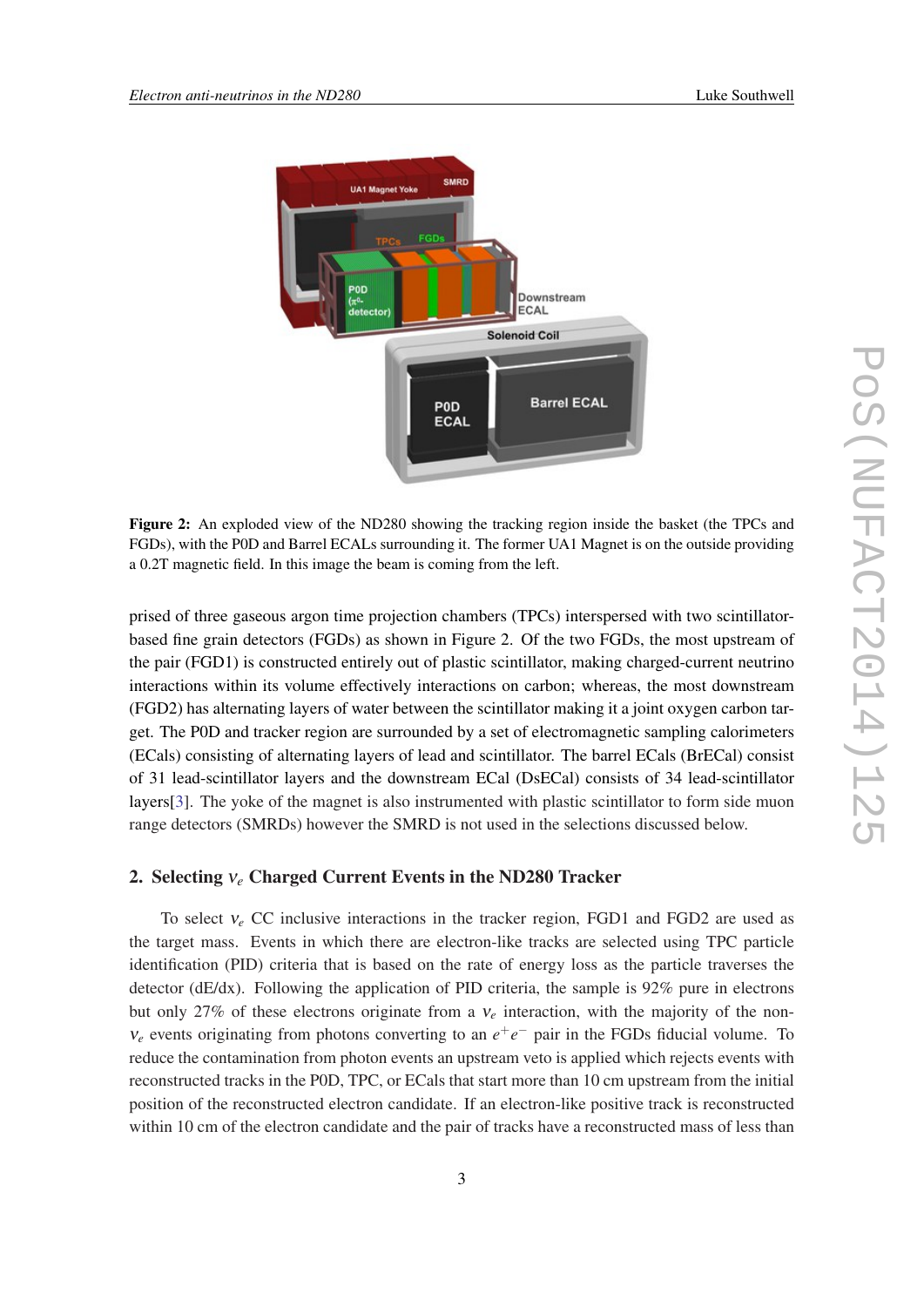100 MeV/c<sup>2</sup>, the event is rejected. Following these cuts the photon contamination is reduced to 30% from 65%. A more detailed description of the ν*<sup>e</sup>* selection to this stage can be seen in Table 1 and in reference [[2](#page-7-0)].

Further criteria are then applied to separate the ν*<sup>e</sup>* CC inclusive sample into a CC quasi-elastic sample (CCOE) (shown in figure 3) and a CC non-quasi-elastic sample (CCnonOE) (shown in figure 4). The large errors on the data points are due to low sample size. The CCQE sample is 48% pure and the CCnonQE sample is 52% pure.

For the CC inclusive sample the ratio of data over Monte Carlo is  $1.01 \pm 0.10$ . A further measurement was performed by independently fitting  $v_e$  originating from  $\mu^+$  and kaon parents using the CC inclusive sample. The data over Monte Carlo ratios were found to be  $0.68 \pm 0.30$  for  $v_e$  originating from  $\mu^+$  and  $1.10 \pm 0.14$  for  $v_e$  originating from kaons [[2](#page-7-0)].

# 3. Selecting  $\bar{v}_e$

The  $\bar{v}_e$  contamination in the T2K anti-neutrino beam has not yet been measured, but this contamination results in an irreducible background in the  $\bar{v}_e$  appearance oscillation measurement. In order to create a  $\bar{v}_e$  selection, the existing T2K  $v_e$  selection was modified by reversing the charge requirement to look for positive particles instead of negative ones. The other criteria were retained because they do not have any charge dependence and so simply reversing the charge requirement should result in  $\bar{v}_e$  being selected. However, this immediately presented new challenges. Protons, which were previously removed by the negative charge requirement, now pass the selection cuts. This background can be seen in figure 5.

As mentioned above the TPC PID depends on dE/dx. As can be seen in figure 6, the positron and proton dE/dx is similar around momentum of 1000 MeV/c; therefore, the TPC PID cannot be used to discriminate between protons and positrons in this region. In order to remove the proton background, the ratio of electromagnetic energy deposited in the ECal to the momentum measured by the TPCs (E/P) was used, in the region where the proton background dominates. For a given momentum, the proton has far less kinetic energy to deposit in the ECals than a positron, so E/P is higher for positrons. Additional ECal PID variables, combining the number of ECal hits in the ECal and the patterns of energy deposition in the ECal into log-likelihood variables, are also used for distinguishing between particles to further improve the selection. The requirement based on E/P and likelihood variables are shown in Table 1. All criteria in Table 1 except the proton cut are shared between the  $v_e$  and  $\bar{v}_e$  CC inclusive selections. This results in a 96% reduction of the proton background as seen in figure 7.

# 4.  $\bar{v_e}$  results

The criteria described in section 3 result in a selection with a purity of  $(42.4 \pm 3.6)\%$  and an efficiency of  $(32.7 \pm 2.8)\%$  for  $\bar{v}_e$  CC interactions in the FGD fiducial volume. This selection will be applied to the T2K anti-neutrino beam data. The uncertainties are statistical only.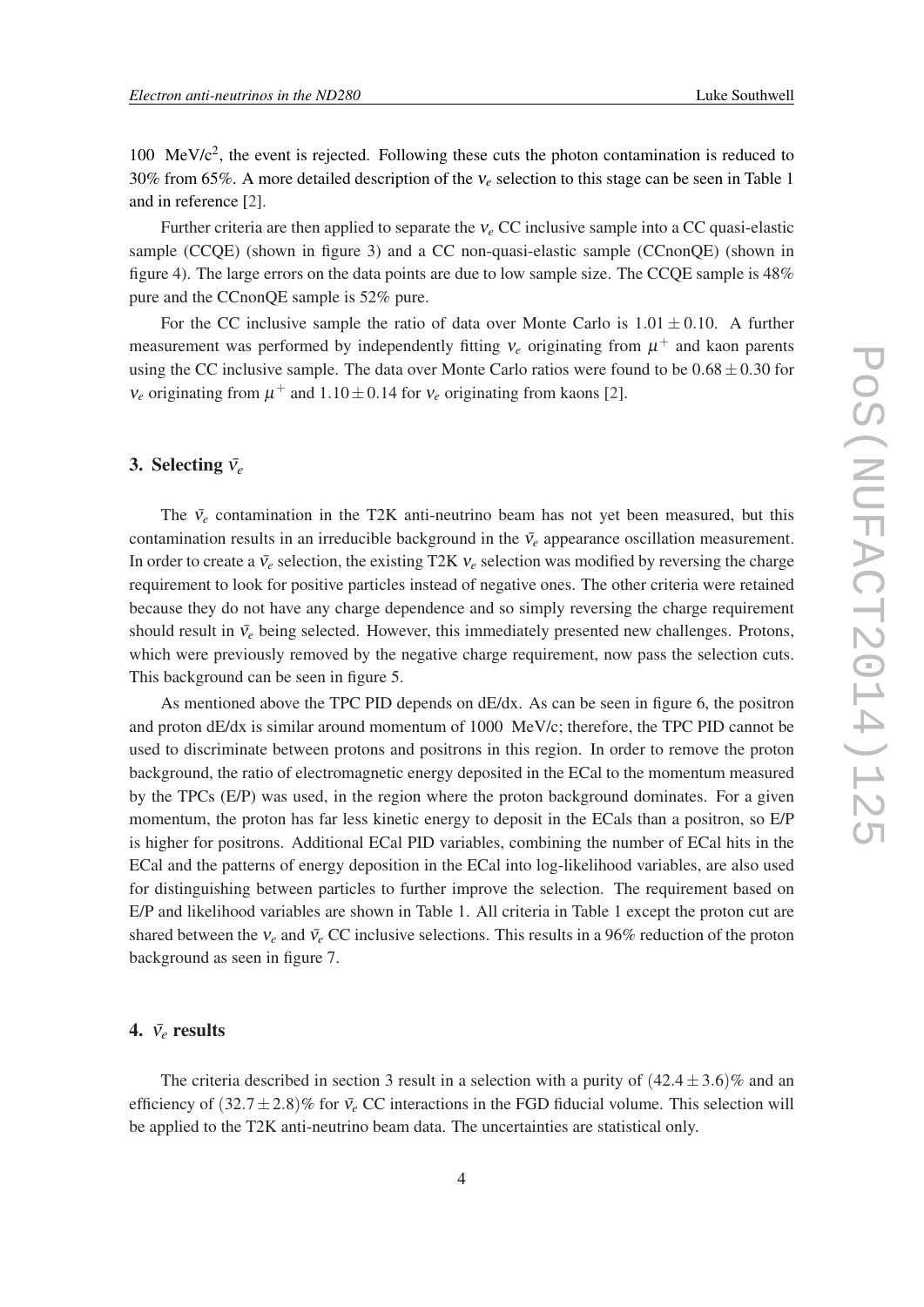

Figure 3: Reconstructed electron momentum of events in the CCQE-like sample. The error on the data points is statistical. The coloured histogram is Monte Carlo. The CCQE events are displayed in green, with the dominant background from gamma conversions being shown in red or orange, differentiating if the neutrino which produced the photon interacted inside the FGD fiducial volume or outside it. The other background is mainly misidentified pions [\[2](#page-7-0)].



Figure 4: Reconstructed electron momentum of events in the CCnonQE-like sample. The error on the data points is statistical. The coloured histogram is Monte Carlo. The CCnonQE events are displayed in grey, with the dominant background from gamma conversions being shown in red or orange, differentiating if the neutrino which produced the photon interacted inside the FGD fiducial volume or outside it. The other background is mainly misidentified pions [\[2](#page-7-0)].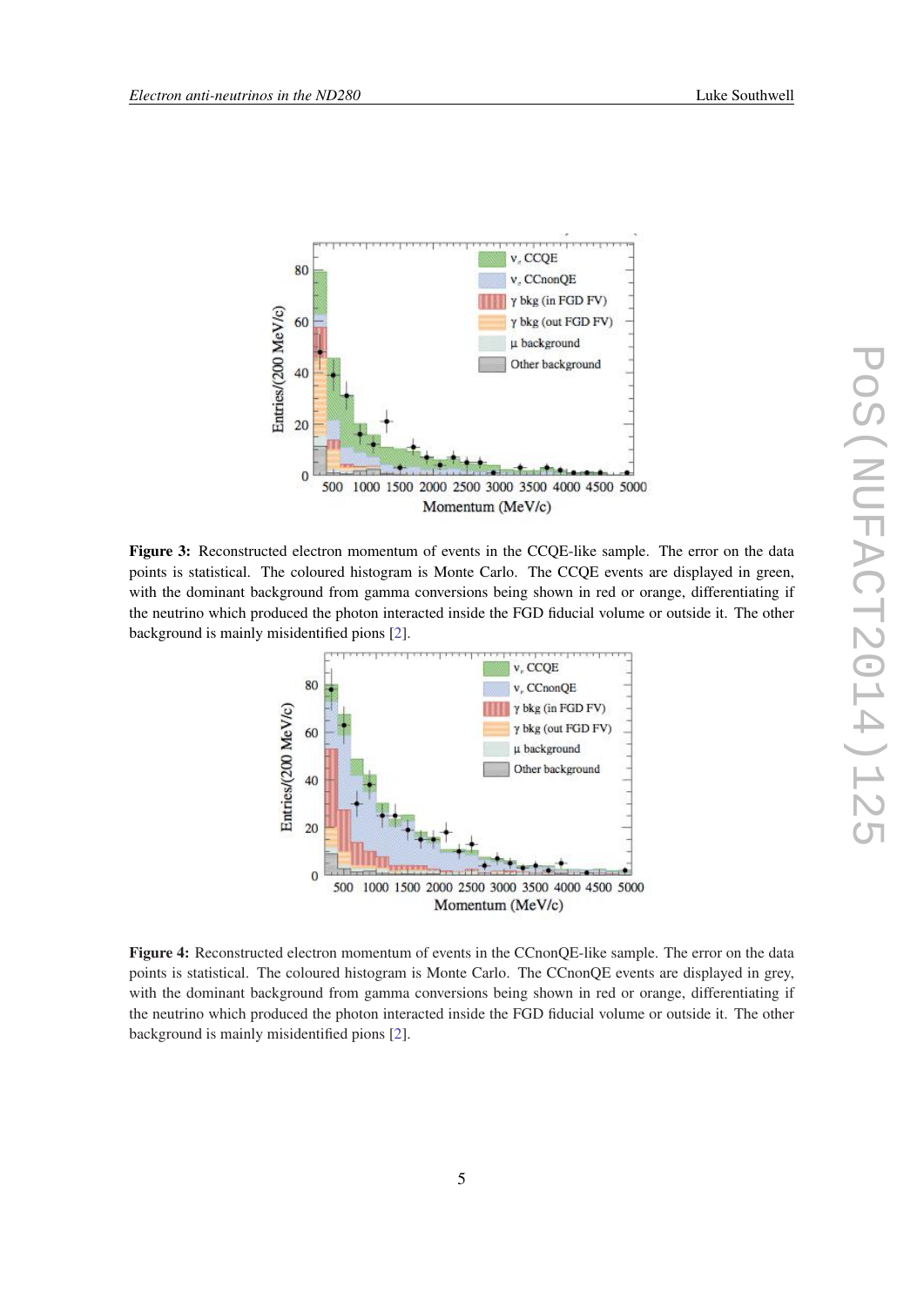<span id="page-5-0"></span>

**Figure 5:** The  $\bar{v}_e$  selection after only changing the charge requirement. The large proton background (blue) can be seen in the area around 1000 MeV/c dominating over the  $\bar{v}_e$  signal (black).



Figure 6: The energy loss curves for several particles. It can be seen that the proton and electron (positron) curves have similar values around 1000 MeV / c momentum.

## 5. Conclusion

The  $\bar{v}_e$  selection is now complete with a purity of  $(42.4 \pm 3.6)\%$  and an efficiency of  $(32.7 \pm 1.6)\%$ 2.8)%. Systematic studies are ongoing. Preliminary results indicate that systematic uncertainties will be slightly larger than those presented in [\[2\]](#page-7-0) due to the uncertainty associated with the proton background. Once the systematics have been fully analysed we will be ready to use the selection on antineutrino data taken by the T2K experiment to measure the  $\bar{v}_e$  contamination in the T2K anti-neutrino beam, which is expected to be of order 1.0%. This contamination feeds into the T2K  $\bar{v}_e$  appearance oscillation measurement as it will be the main irreducible background.

# References

[1] K. Abe et al, The T2K experiment ,Nucl.Instrum. Methods Phys. Res., Sect A659, 106 (2011)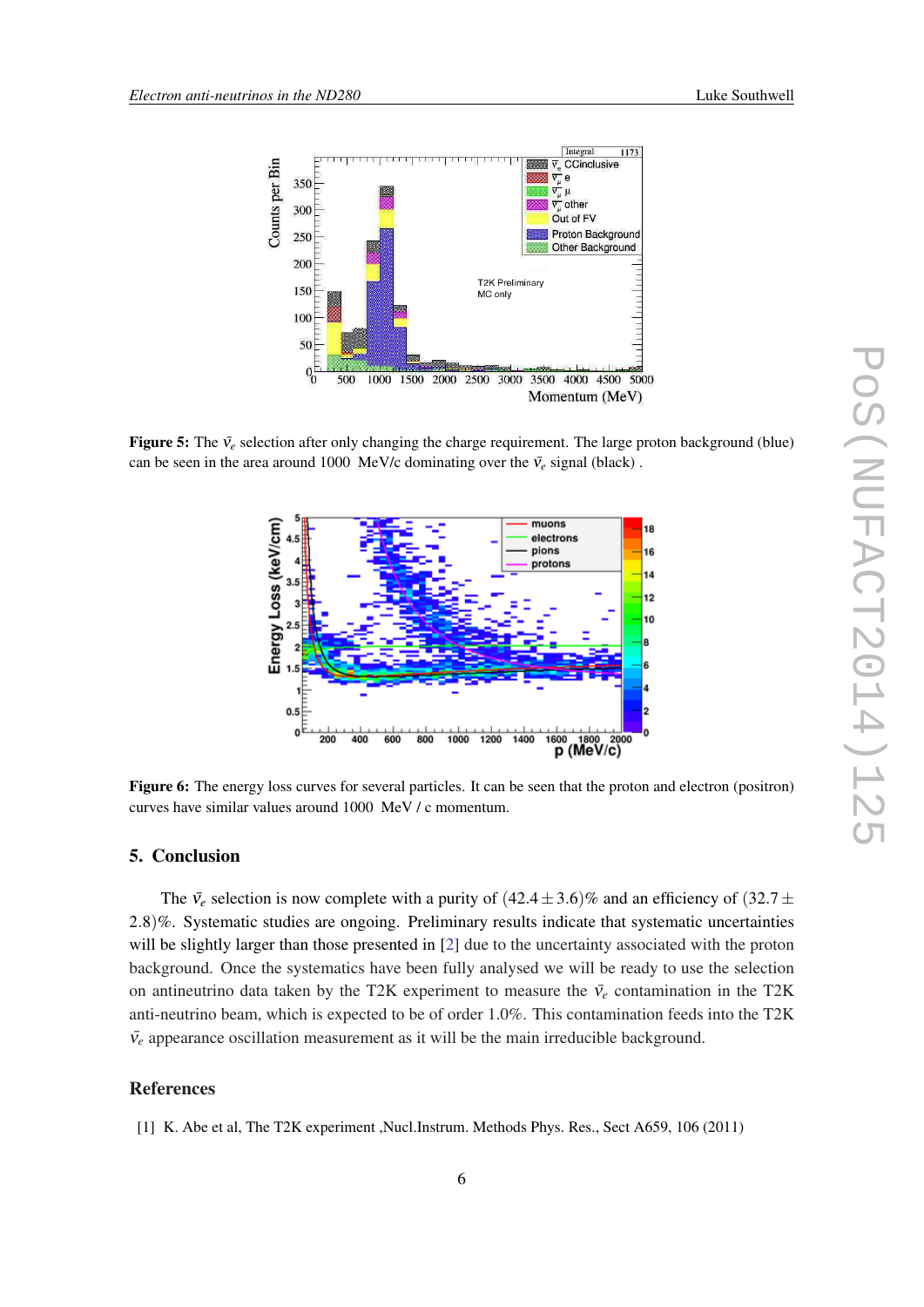| Cut name              | Requirements                                        |
|-----------------------|-----------------------------------------------------|
| event quality         |                                                     |
| <b>Positive Track</b> | A positive track                                    |
| Momentum              | Momentum $> 200$ MeV                                |
| <b>FGD FV</b>         | Track start inside FGD fiducial volume              |
| <b>TPC Quality</b>    | TPC hits $> 35$                                     |
| <b>PID</b>            | Apply PID as detailed on page 9 of [2]              |
| <b>TPC2 PID</b>       | If 2nd TPC segment is present require not muon-like |
| <b>TPC</b> Veto       | Veto events with upstream TPC activity              |
| Pair Veto             | Veto events which look like pair produced tracks    |
| POD Veto              | Veto events with P0D activity                       |
| <b>ECal Veto</b>      | Veto events with upstream ECal activity             |
| Proton Cut*           | If in momentum 600 MeV to 2000 MeV require:         |
|                       | $E/P > 0.7$ and ecal Nhits $> 20$ and               |
|                       | Likelihood $\_ECal\_embip < -3$ and                 |
|                       | Likelihood_ECal_mipem $> 28$ and                    |
|                       | Likelihood_ECal_mippion $> 22$                      |

Table 1: The paramaters of the  $\bar{v}_e$  and  $v_e$  CC inclusive selections. \*The proton cut is unique to the  $\bar{v}_e$ selection.



Figure 7: The  $\bar{v}_e$  selection after the full selection has been applied. The  $\bar{v}_e$  signal can be seen in black and the rest of the events are predominantly gamma background as in the ν*<sup>e</sup>* selection. The other background is also predominantly gamma